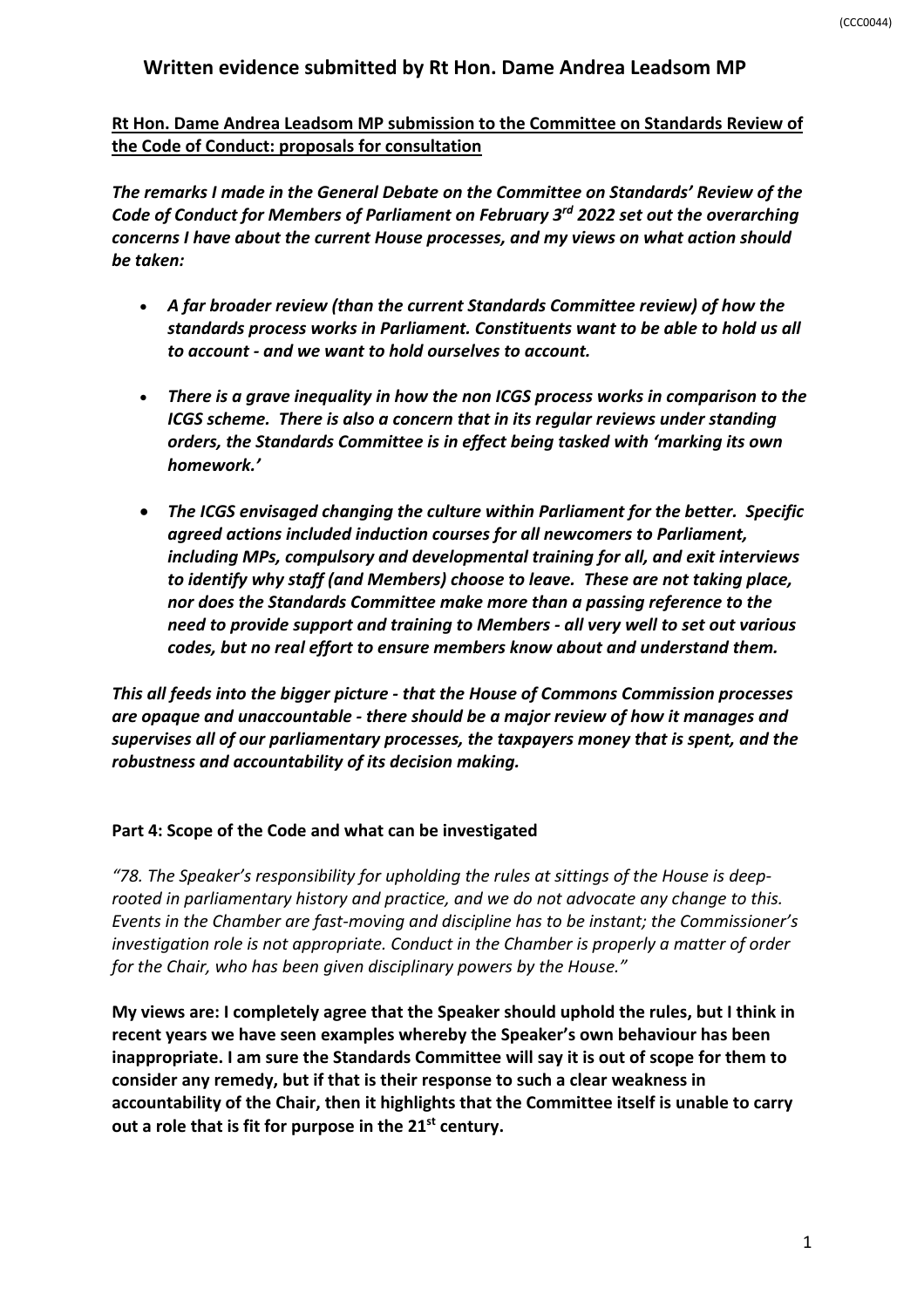*"96. We regard it as desirable that the two codes should be as closely aligned as is practically possible. For this reason we are considering recommending that ministerial interests, to include benefits and hospitality received in their capacity as a Minister, should form part of the Register of Members' Financial Interests, so that all Members' interests can easily be found in one place (see paras 137–39 below); and that the Government should improve the searchability and timeliness of Ministers' registrations. We will take further evidence on this, including from the Government, and will seek the views of the Independent Adviser on Ministers' Interests."*

**My views are: I disagree with this. Drawing from my own experience as a backbench Member, I rarely accept any hospitality because of the potential for the public to be offended by it. However, as a Minister, part of my role required attending a variety of dinners and other occasions that might be deemed as entertainment. I believe that the obligations for a Member vs. a Minister are very different and that a combined declaration will merely appear to the public that Ministers are behaving in a more profligate or even 'suspicious' way.**

## **Part 5: Relationship between the Code and other codes**

*"98. Complaints or allegations under the ICGS are investigated by the Parliamentary Commissioner for Standards, as with non-ICGS cases (i.e. other alleged breaches of the Code). However, in ICGS cases where a sanction which exceeds the Commissioner's own sanctioning power is contemplated, or an appeal is made against the Commissioner's findings or sanction, the Commissioner refers the case to the Independent Expert Panel (IEP), which was established on 23 June 2020."*

**My views are: I am concerned to see the assertion that complaints or allegations under the ICGS are investigated by the Parliamentary Commissioner for Standards. This was NOT the intention of the working group in establishing the ICGS. All complaints against anyone who works or visits Parliament were to be made to the ICGS helpline and evaluated by an independent caseworker, reflecting the fact that in the evidence we took, up to 80% of complaints were 'workplace grievance' type matters that are best resolved via mediation, training and apology. The 20% of complaints that are more serious, regarding harassment, sexual harassment and bullying, would be referred to the PCS in the case of a Member only when the independent investigation had been completed. The focus of the ICGS on improving the culture of Parliament for the better required that everyone who works here is treated equally, and with a similar process that intentionally pursues the laws of natural justice.** 

#### **Part 6: Registration, declaration and paid advocacy**

*"137. We accept that the Government may wish to impose its own, more onerous, requirements in respect of registration of interests on Ministers, and would not wish to prevent it from doing so. However, we cannot see why the House should require a lesser level of information on acceptance of benefits and hospitality by Ministers than for other Members. We note that the Commissioner in her own review of the Code recommended that*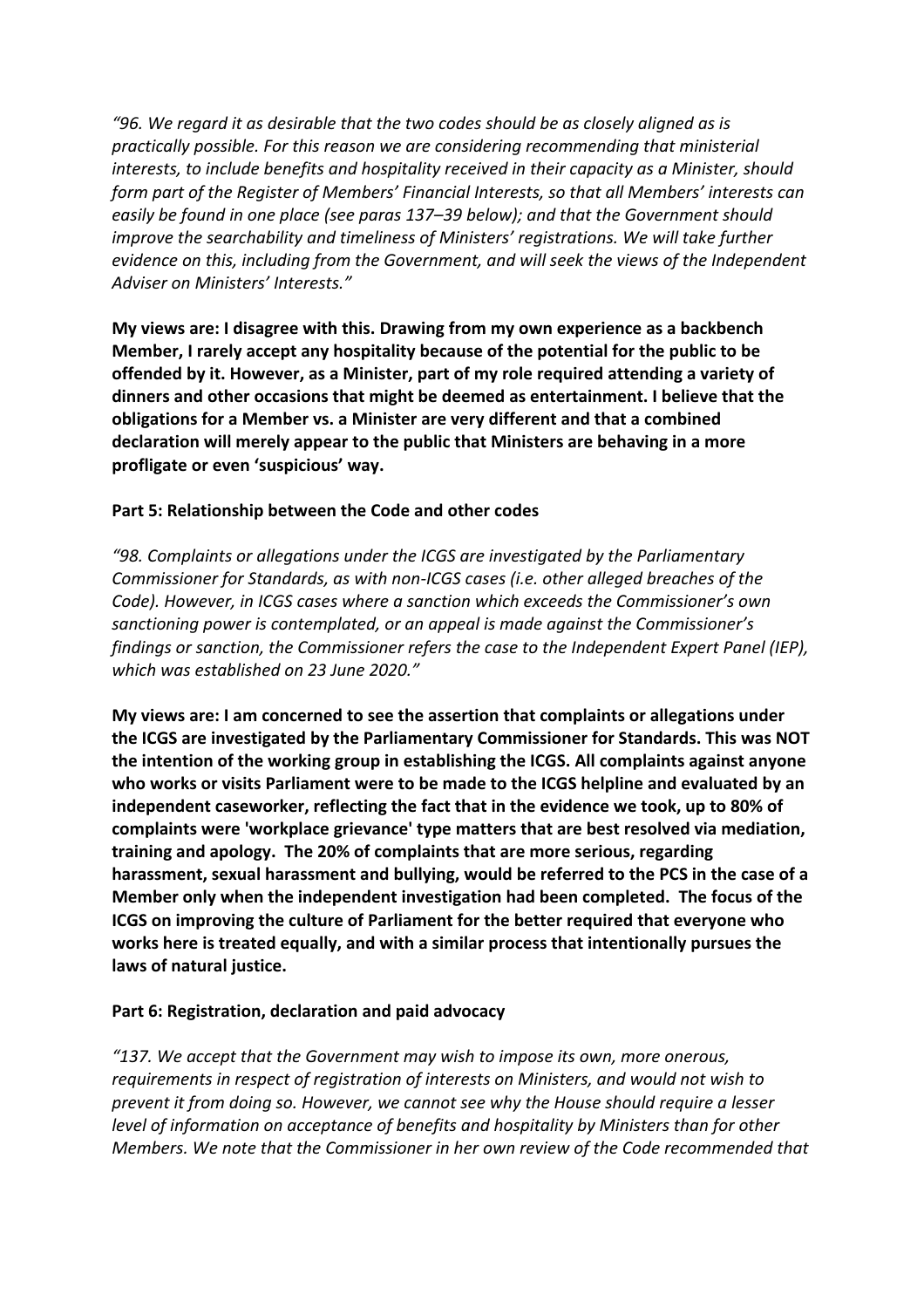*benefits and hospitality received by Members in a ministerial capacity should be registered in the House's register."*

## **My views are: See comments on point 96.**

"139. *The distinction between ministerial interests and Members' interests is not always clear cut. The current regime also makes it difficult for members of the public to see the various interests of a Member in their different capacities. We are considering recommending that the provision that "Members are not required to register either ministerial office or benefits received in their capacity as a Minister" is amended to read "Members are not required to register ministerial office", so that Members register with the House benefits and hospitality received whether or not it is in their capacity as a Minister. We invite comments on this proposal."*

### **My views are: See comments on point 96.**

## **Part 7: The functioning of the Code**

*"200. For both constitutional and practical reasons we do not think it would be right for the House to delegate its powers to suspend and expel a Member, and we do not advocate this. However, we wish to consult on whether the current functions of the Committee on Standards in respect of individual cases should be transferred to an independent body similar to the Independent Expert Panel - or possibly to the IEP itself if its membership and remit were to be expanded. On the one hand, that would have the arguable benefit of removing MPs completely from adjudicating on individual conduct cases (except in relation to decisions on suspension or expulsion by the House). On the other hand, it might be argued to be a step too far, in that Members' knowledge and experience of parliamentary life are a valuable adjunct to the distinct external expertise of lay members in adjudicating upon cases which do not involved bullying, harassment or sexual misconduct. We would be interested to hear views on this issues as part of our consultation process."*

**My views are: in spending an intensive year of work on the ICGS, a fundamental principle was that those elected to office should be only 'sacked' from office by either their constituents or their elected colleagues. It was even put to us that a system where the unelected can sack the elected is a slippery path to the destruction of democracy. I therefore fundamentally object to any system that could lead to the expulsion of a Member being carried out by non-elected individuals. I realise that in effect this has already happened with the establishment of the IEP, but I strongly objected to that at the time and continue to object today. This is primarily a constitutional matter. However, it is also true to say that it is only other Members who can appreciate the complexities of the job. I know there is a general concern among the public that 'MPs will let each other off' but I think the exact opposite is true - MPs are their own harshest critics. For example, I would argue that the establishment of a cross party select committee to review the processes of the Standards Committee would not result in any form of 'stitch up' as some have suggested. Members will all agree that Chairs of select committees go to great lengths to ensure cross party agreement to their reports and findings. I continue to**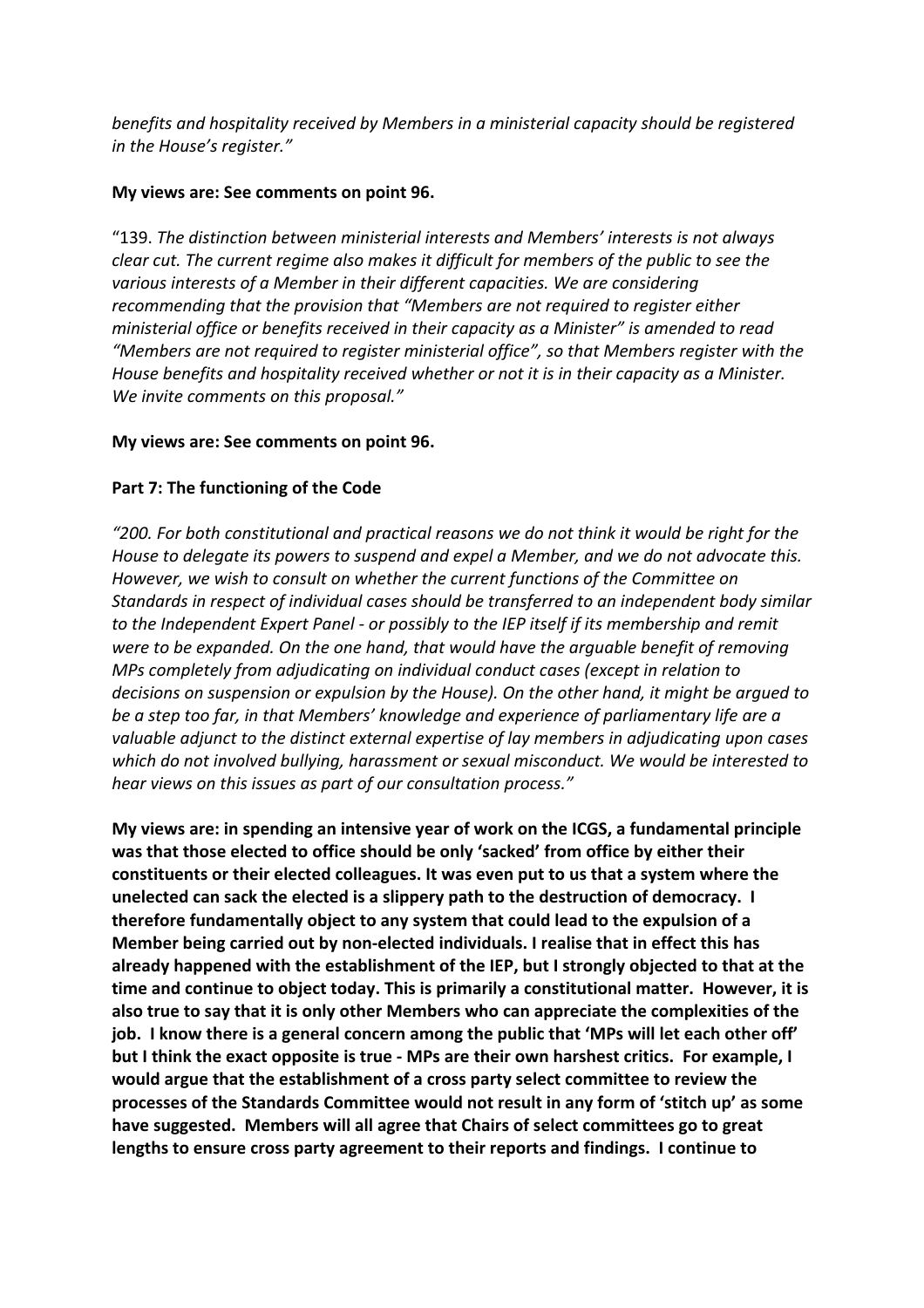**believe that a cross party review of this type would inject greater fairness into the process but would not weaken the outcomes.**

*"Members' rights in the process.*

*209: It is well established that the House's standards processes have always been conducted on an inquisitorial rather than an adversarial model. In relation to the Commissioner's role, we repeat our conclusions on this subject set out in a recent report on an individual case:*

*The Commissioner is an independent Officer of the House, appointed to advise this Committee, and Members generally, on the House's Code of Conduct, and to undertake investigations into alleged breaches of the Code, under Standing Order No. 150.*

*The Commissioner's status is as an independent and impartial office holder. She follows an inquisitorial process in her investigations, in which she gathers evidence she considers to be relevant to her investigation, weighs it in order to come to a conclusion, and reports on her findings. As part of that process, Members are given an opportunity to see the evidence, to respond fully to the allegations and to provide any material to the Commissioner that they consider to be relevant. It is open to the Commissioner, having opened an investigation, to find that no breach has occurred, and she regularly does so.*

*As an independent officer, the Commissioner has no personal interest in whether a breach is found or not. She is not akin to a 'prosecutor', making the best case for the finding of a breach. Rather, she acts as an adviser to this Committee, advising impartially on whether she considers there has been a breach of the Code. We are grateful for the Commissioner's advice, but are not bound by it, and determine on the basis of the evidence before us, including any further written or oral evidence provided by the Member, whether we agree with her findings."*

**My views on this are: I have concerns that whilst the Standards Committee alleges the role of the Parliamentary Commissioner for Standards is inquisitorial rather than adversarial, from discussions with colleagues over the years, that is not how the process is perceived by them. I therefore recommend that either the perimeters and the scope of a PCS investigation including timelines and limitations should be articulated clearly, or the role of PCS should be redefined as adversarial, in which case, the role of PCS should be redefined as requiring judicial expertise.**

*"214. The Commissioner's forthcoming revised Information Note (see paragraph 203 above) will clarify who Members may inform or consult during an investigation, as well as their rights during an investigation more generally. Our own Information Note, to be issued at the same time, will contain equivalent information about Members' rights at the committee stage of the process. The two notes will confirm that the confidentiality requirements imposed on Members under investigation do not preclude their confiding in a close friend or partner or seeking legal or other advice—it is perfectly reasonable that Members should be able to discuss a case, in confidence, with a limited circle of people they are close to, and that they should be able to access professional advice if required. Our Information Note will confirm that a Member can be accompanied by a lawyer before the Committee, though, in*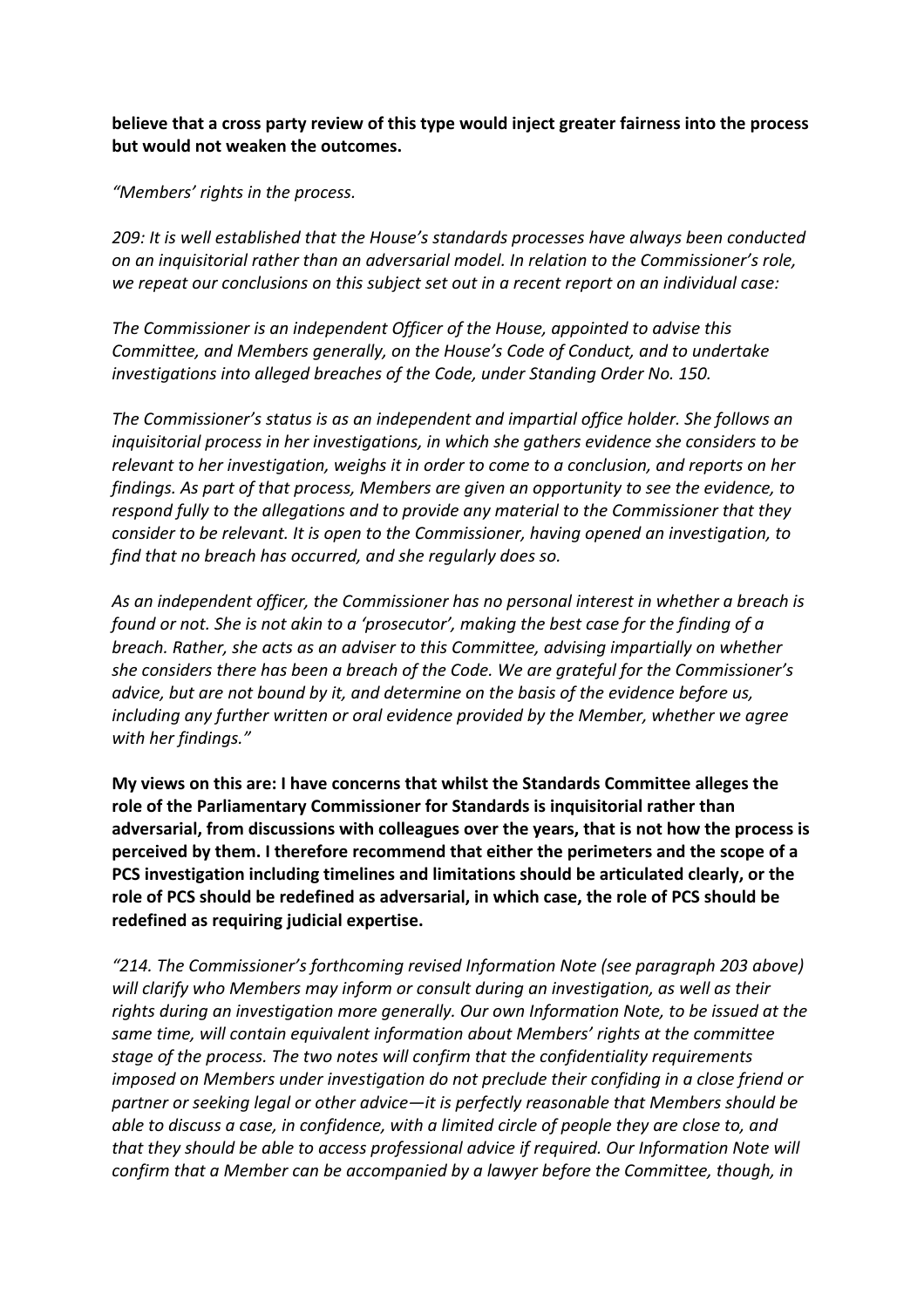*accordance with the rules of the House, representation through Counsel is not permitted. We emphasise that the standards system should neither encourage nor discourage Members from seeking legal advice but assert their freedom to do so. Notwithstanding this, in our view the processes of the Commissioner's investigation and the Committee's consideration of a case should be sufficiently straightforward and transparent that no Member will be disadvantaged by not taking formal legal representation."*

**My views on this are: this again asserts that because it is an inquisitorial system there are restrictions on a Member's rights to defend him or herself using representation. Since Members may well have never given evidence, particularly on matters that can be of significant public interest and private embarrassment, it concerns me that the Committee neither permits representation (even if by a 'friend' rather than by a lawyer) nor does it require that committee members stay for all or even part of the evidence. Members may vote even where they are in possession of only some of the facts. Further, the role of the PCS in advising the Committee is a clear conflict. The role of PCS should not be to both provide the evidence against the Member and then - after the Member has set out their own defence - influence the interpretation of the Standards Committee Members.** 

*"222. Our view is that the current provision for investigatory panels is incoherent and does not reflect the way in the which the House's standards system has evolved over the past 20 years. We recommend that the provision should be removed from the standing order. This does not mean, however, that elements from the investigatory panel model might not be adopted as part of a more formal system of appeals in conduct cases—for instance, the presence of an independent legally qualified person on an appeals panel—and such an option will fall within the scope of the forthcoming judge-led review of our procedures."*

**My views on this are: I am astonished that simply because investigatory panels have never been used that the Standards Committee should propose removing them. There is no clear justification given yet there is evidence that some Members would have welcomed a chance to put their case before an investigatory panel rather than to the PCS alone. It is not acceptable simply to remove the provision without consideration of an alternative means to provide an appeal. Furthermore, since the Standards Committee is proposing a judge led review of procedures, that is also a clear contradiction – if the Standards Committee claims it is not seeking to follow any form of legal process, then why should a judge be brought in to consider if the appeals process is fair or not? The Committee can't have it both ways.**

*"224. In its response to the Committee's report, Sanctions in respect of the conduct of Members, published in November 2020, the Government commented: […] we believe that the principle of separating investigatory and sanctioning powers is important to ensure independence in the process. The Commissioner has significant powers in both spheres in relation to non-ICGS cases. In this context we welcome the Committee's conclusion (paragraph 136) that "it would be equitable for the Member concerned in those cases to have a right of appeal against such a sanction to the Committee". The Committee's proposal that the House approve the principle of there being an appeals process for non-ICGS cases in line with that of ICGS will go some way to mitigating the risks of maintaining the Commissioner's dual role in less serious cases. "*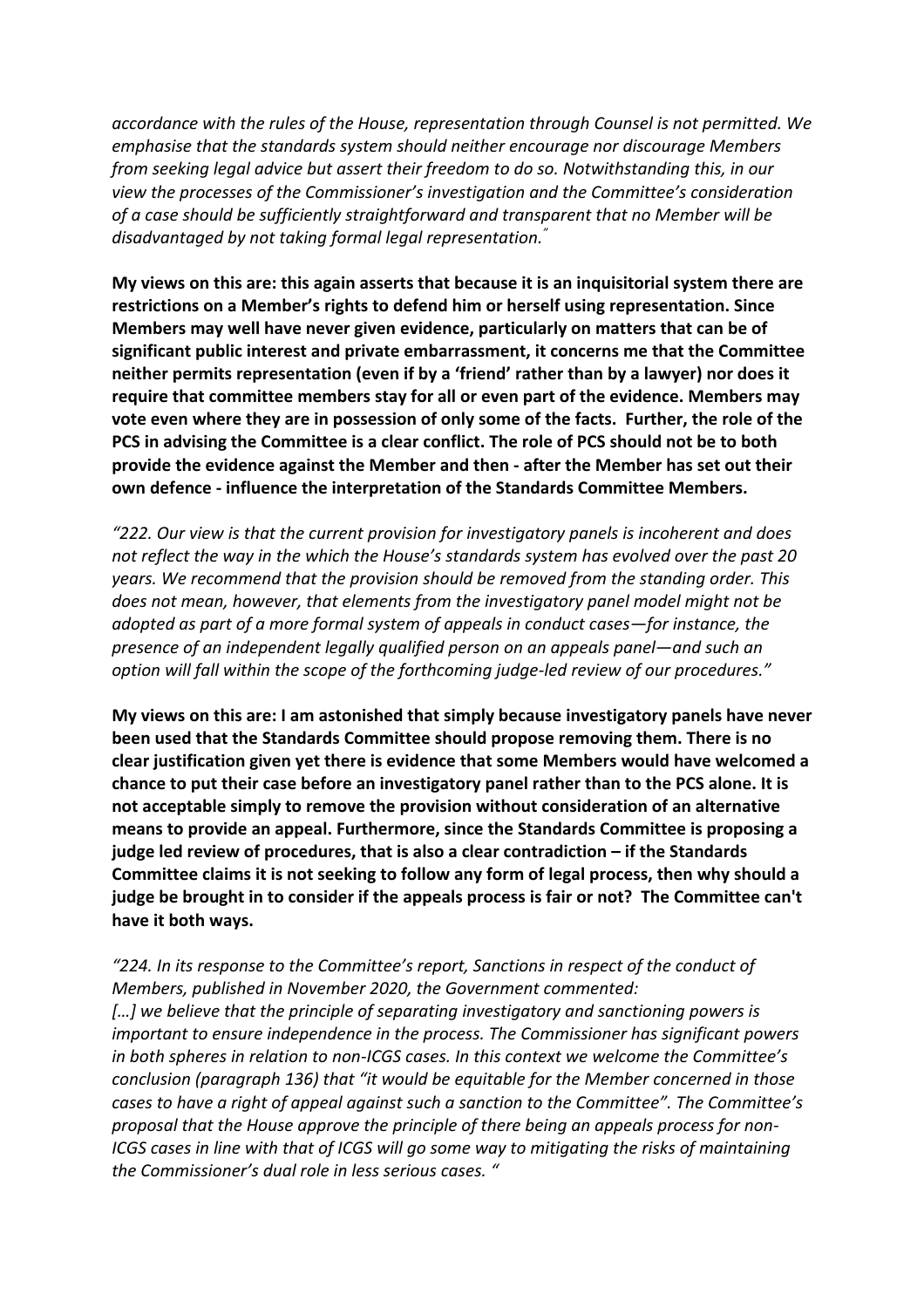**My views on this are: this comment from the government acknowledges that the Commissioner has significant powers, both in investigations and in sanctions, and that these should, in principle, be separated. So it welcomes the Committee's conclusion that Members should have a right of appeal against such sanctions to the Committee. The Committee's proposal is, however, of an undefined appeals process, and for reasons stated above, I do not believe this work should be abdicated to an external judge led review- resolution of this issue is absolutely fundamental to the question at hand around the fairness and robustness of the Committee's own processes.**

*"229. It follows that there already exists what is effectively a right of appeal to the Committee against the Commissioner's findings. We have not hitherto used the language of 'appeal' but the reality is that Members who are dissatisfied with those findings have a right to seek to persuade the Committee that they are in the right. This process contains the key elements of an appeal: a fresh consideration of the case by a separate body which has not been involved in the original investigation, with power to seek further evidence, and with a right on the part of the Member to submit written and oral evidence. We believe it is correct, therefore, to say that Members currently have a right of appeal against the Commissioner's findings, even if that is not how it is described."*

**My views on this are: in contrast to the previous point in 224, here, the Standards Committee asserts that it already has an appeals process because Members can 'persuade the committee that they are in the right.' As I said before, either it is an appeal or it isn't an appeal.**

**1) if it is an appeal, why are Members not required to be present for all of the evidence submitted? 2) Why is the PCS both providing evidence for the appeal and advising the appeal board on what conclusions it should draw? I therefore disagree with the Committee's assertion that Members currently have a right of appeal.**

*"233. In the ICGS, an investigation is undertaken by an external investigator, with the Commissioner acting as the decision-maker at first instance. In Code of Conduct cases, the Commissioner is both the investigator and first-instance decision-maker. The scope of the judge-led review will also include consideration of whether the roles of investigator and first instance decision-maker should also be separated in Code of Conduct cases, and if so, how this could be achieved (whether by a separation of roles in the Commissioner's office, or the Committee acting as the first instance decision-maker)."*

**My views on this are: this contradicts the point made in point 98 that the PCS investigates 'that** *complaints or allegations under the ICGS are investigated by the Parliamentary Commissioner for Standards***." In point 233, this asserts that an investigation is undertaken by an external investigator, which is indeed what was agreed in the ICGS report of July 2018, but, in that report the Commissioner was to be the appeal point not the decision maker.**

**I understand that this role for the PCS may have changed as a result of the introduction of the IEP, and if that is the case, I deeply regret it because under the ICGS, evidence we took demonstrated that up to 80% of complaints were 'workplace grievance matters', with 20%**